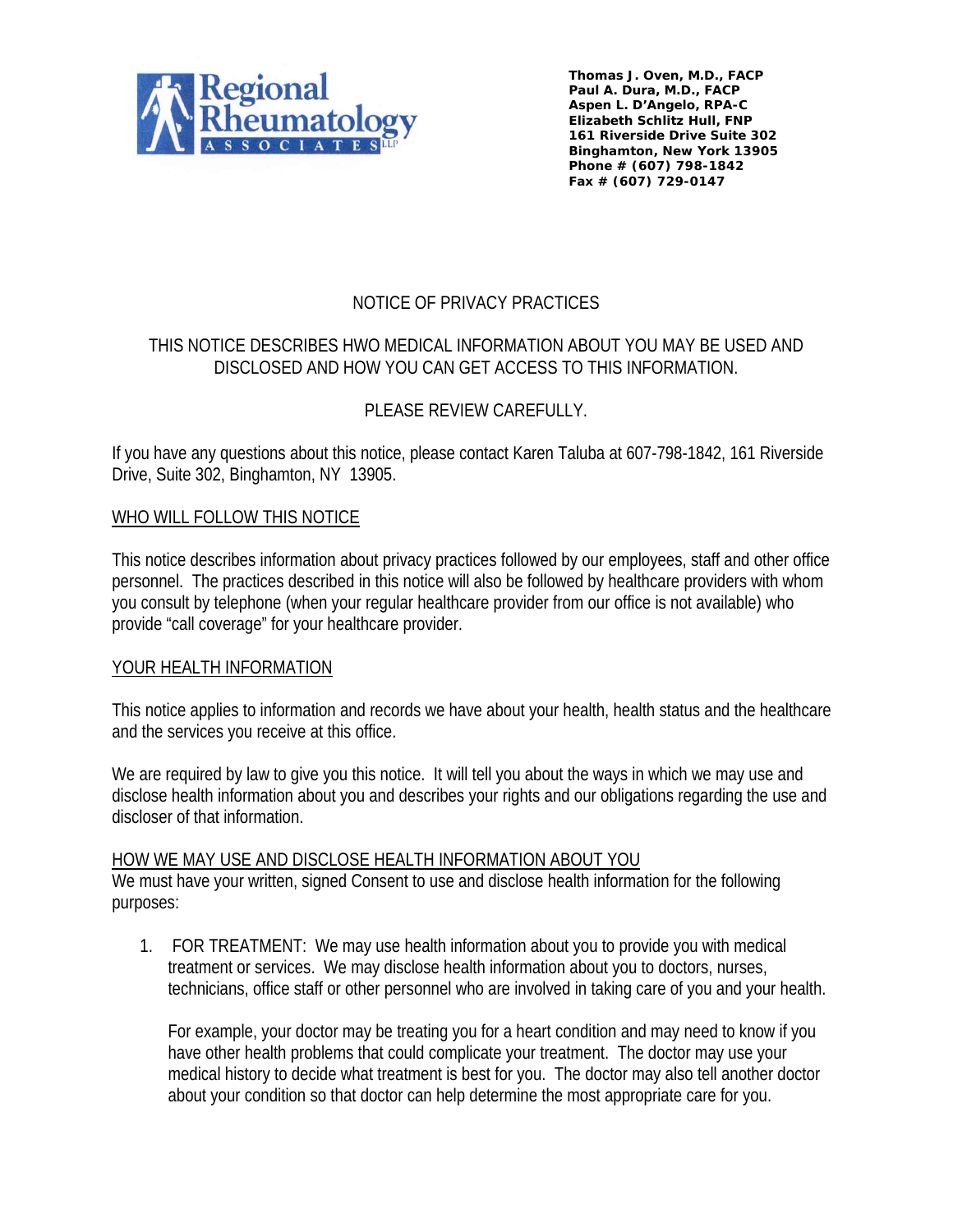Different personnel in our office may share information about you and disclose information to people who do not work in our office in order to coordinate your care, such as phoning in prescriptions to your pharmacy, scheduling lab work and ordering x-rays. Family members and other health care providers may be part of your medical care outside this office and may require information about you that we have.

- 2. FOR PAYMENT: We may use and disclose health information about you so that the treatment and services you receive at this office may be billed to and payment may be collected from you, an insurance company or a third party. For example, we may need to give your health plan information about a service you received here so your health plan will pay us or reimburse you for the service. We may also tell your health plan about a treatment you are going to receive in order to obtain prior approval, or to determine whether your plan will cover the treatment.
- 3. FOR HEALTH CARE OPERATIONS: We may use and disclose health information about you in order to run the office and make sure that you and our other patients receive quality care. For example, we may use your health information to evaluate the performance of our staff in caring for you. We may also use health information about all or many of our patients to help us decide what additional services we should offer, how we can become more efficient, or whether certain new treatments are effective.
- 4. APPOINTMENT REMINDERS: We may contact you as a reminder that you have an appointment for treatment or medical care at the office.
- 5. TREATMENT ALTERNATIVES: We may tell you about or recommend possible treatment options or alternatives that may be of interest to you.
- 6. HEALTH-RELATED PRODUCTS AND SERVICES: We may tell you about health-related products or services that may be of interest to you.

Please notify us if you do not wish to be contacted for appointment reminders, or if you do not wish to receive communications about treatment alternatives or health-related products or services. If you advise us in writing (at the address listed at the top of this Notice) that you do not wish to receive such communications, we will not use or disclose your information for these purposes.

You may revoke your Consent at any time by giving us written notice. Your revocations will be effective when we received it, but will not apply to any uses or disclosures that occurred before that time.

If you do revoke your Consent, we will not be permitted to use or disclose information for purposes of treatment, payment or health care operations, and we may therefore choose to discontinue providing you with healthcare treatment and services.

#### SPECIAL SITUATIONS

We may use or disclose health information about you without your permission for the following purposes, subject to all applicable legal requirements and limitations: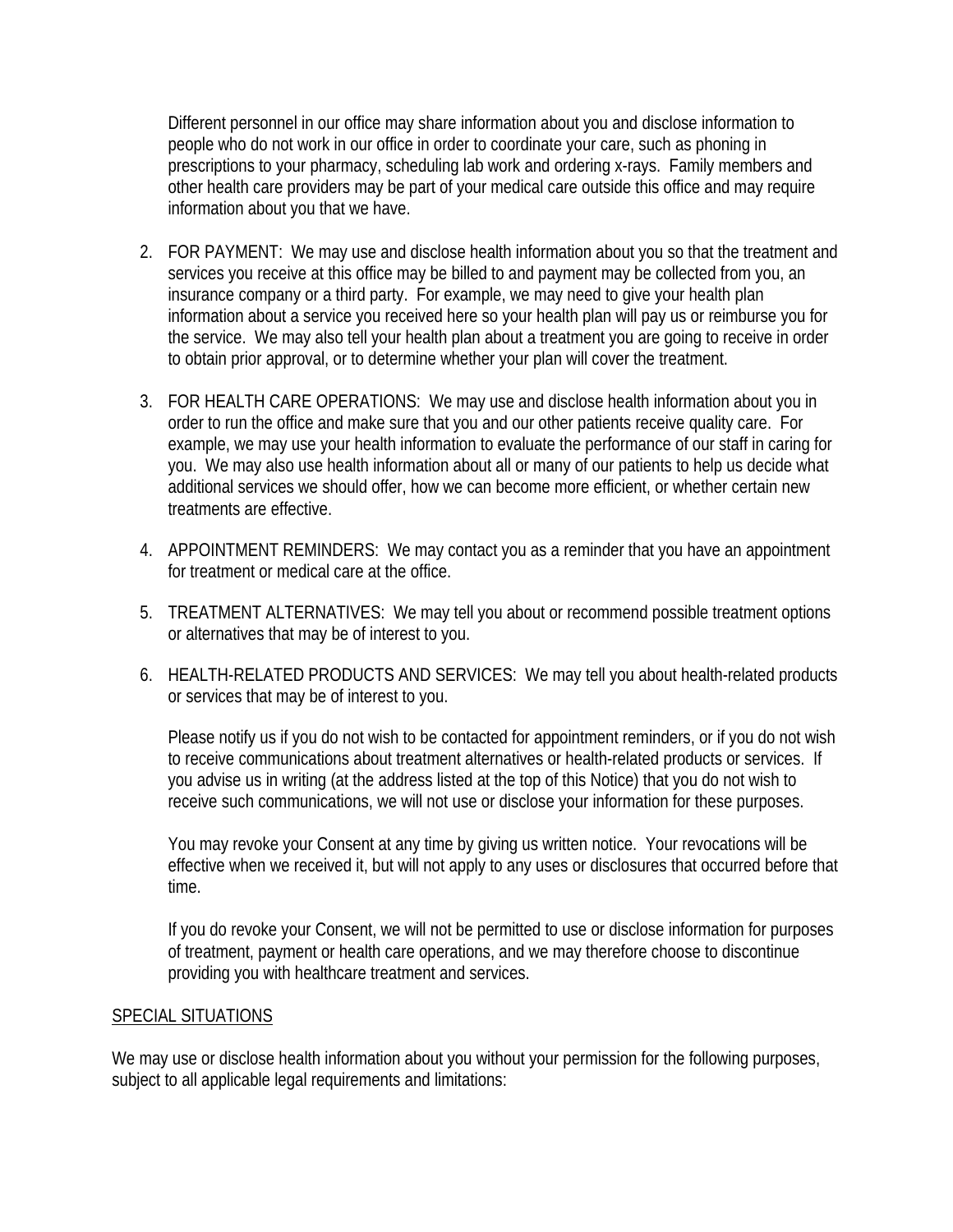TO AVERT A SERIOUS THREAT TO HEALTH OR SAFETY. We may use and disclose health information about you when necessary to prevent a serious threat to your health and safety of the health and safety of the public or another person.

Required by Law. We will disclose health information about you when required to do so by federal, state or local law.

Research. We may use and disclose health information about you for research projects that are subject to a special approval process. We will ask you for your permission if the researcher will have access to your name, address or other information that reveals who you are, or will be involved in your care at the office.

Regional Rheumatology Associates, LLP. conducts clinical research at this site, involving investigational medications in the treatment of various conditions. This may be offered to patients by the physician, practitioner, or representative, as an option in the course of treatment. Decision for or against involvement in clinical research will not alter the patient-physician relationship.

As with all research, enrollment and treatment would follow informed consent discussion, and written informed consent. Regional Rheumatology may use or disclose your protected health information for purposes of your medical treatment that may be related to research of to researchers when the research has been approved by an institutional review board that has reviewed the research and established protocols to ensure the privacy of your protected health information.

Organ and Tissue Donation. If you are an organ donor, we may release health information to organizations that handle organ procurement or organ, eye or tissue transplantation or to an organ donation bank, as necessary to facilitate such donation and transplantation.

Military, Veterans, National Security and Intelligence. If you are or were a member of the armed forces, or part of the national security and intelligence communities, we may be required by military command or other government authorities to release health information about you. We may also release information about foreign military personnel to the appropriate foreign military authority.

Workers' Compensation. We may release health information about your for workers' compensation or similar programs. These programs provide benefits for work-related injuries or illness.

Public Health Risks. We may disclose health information about you for public health reasons in order to prevent or control disease, injury, or disability; or report births, deaths, suspected abuse or neglect, nonaccidental physical injuries, reactions to medications or problems with product.

Health Oversight Activities. We may disclose health information to a health oversight agency for audits, investigations, inspections, or licensing purposes. These disclosures may be necessary for certain state and federal agencies to monitor the health care system, government programs, and compliance with civil right laws.

Lawsuits and Disputes. If you are involved in a lawsuit or a dispute, we may disclose health information about you in response to a court or administrative order. Subject to all applicable legal requirements, we may also disclose health information about you in response to a subpoena.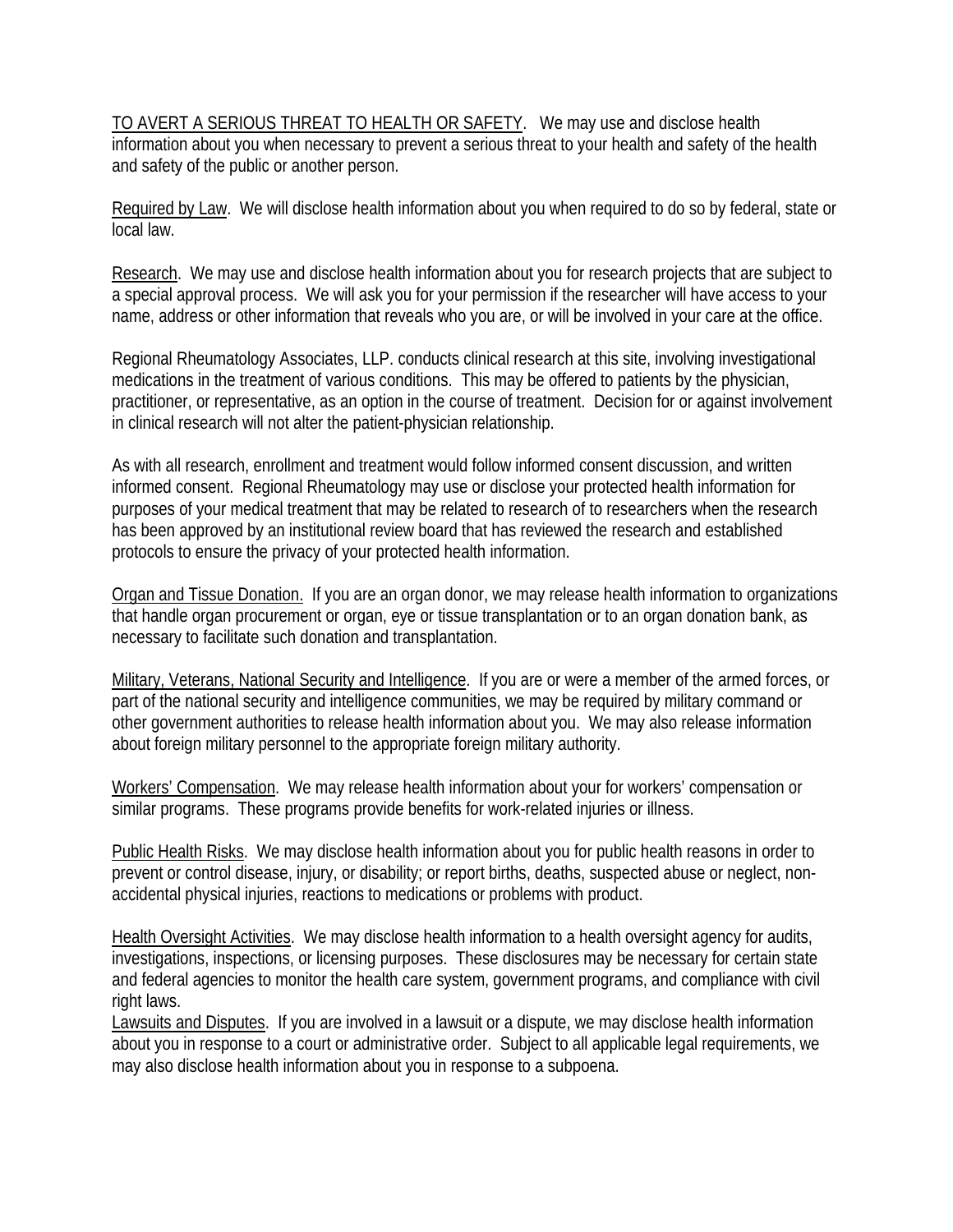Law Enforcement. We may release health information if asked to do so by a law enforcement official in response to a court order, subpoena, warrant, summons or similar process, subject to all applicable legal requirements.

Coroners, Medical Examiners and Funeral Directors. We may release health information to a coroner or medical examiner. This may be necessary, for example, to identify a deceased person or determine the cause of death.

Information Not Personally Identifiable. We may use or disclose health information about you in a way that does not personally identify you or reveal who you are.

Family and Friends. We may disclose health information about you to your family members if we obtain your verbal agreement to do so or if we give you an opportunity to object to such a disclosure and you do not raise an objection. We may also disclose health information to your family and friends if we can infer from the circumstances, based on our professional judgment that you would not object. For example, we may assume you agree to our disclosure of your personal health information to your spouse when you bring your spouse with you into the exam room during treatment or while treatment is discussed.

In situations where you are not capable of giving consent (because you are not present or due to your incapacity or medical emergency), we may, using our professional judgment, determine that a disclosure to your family member or friend is in your best interest. In that situation, we will disclose only health information relevant to the person's involvement in your care. For example, we may inform the person who accompanied you to the emergency room that you suffered a heart attack and provide updates on your progress and prognosis. We may also use our professional judgment and experience to make reasonable inferences that is in your best interest to allow another person to act on your behalf to pick up, for example, filled prescriptions, medical supplies, or x-rays.

### OTHER USES AND DISCLOSURES OF HEALTH INFORMATION

We will not use or disclose your health information for any purpose other than those identified in the previous sections without your specific, written *Authorization*. We must obtain your *Authorization* separate from any *Consent* we may have obtained from you. If you give us *Authorization* to use or disclose health information about you, you may revoke that *Authorization*, at any time. If you revoke your *Authorization*, we will no longer use or disclose health information about you for the reasons covered by your written *Authorization*, but we cannot take back any uses or disclosures already made with your permission.

If we have HIV or substance abuse information about you, we cannot release that information without a special signed, written Authorization (different than the *Authorization* and *Consent* mentioned above) from you. In order to disclose these types of records for purposes of treatment, payment or healthcare operations, we will have to have both your signed *Consent* and a special written *Authorization* that complies with the law governing HIV or substance abuse records.

### YOUR RIGHTS REGARDING HEALTH INFORMATION ABOUT YOU

You have the following rights regarding health information we maintain about you: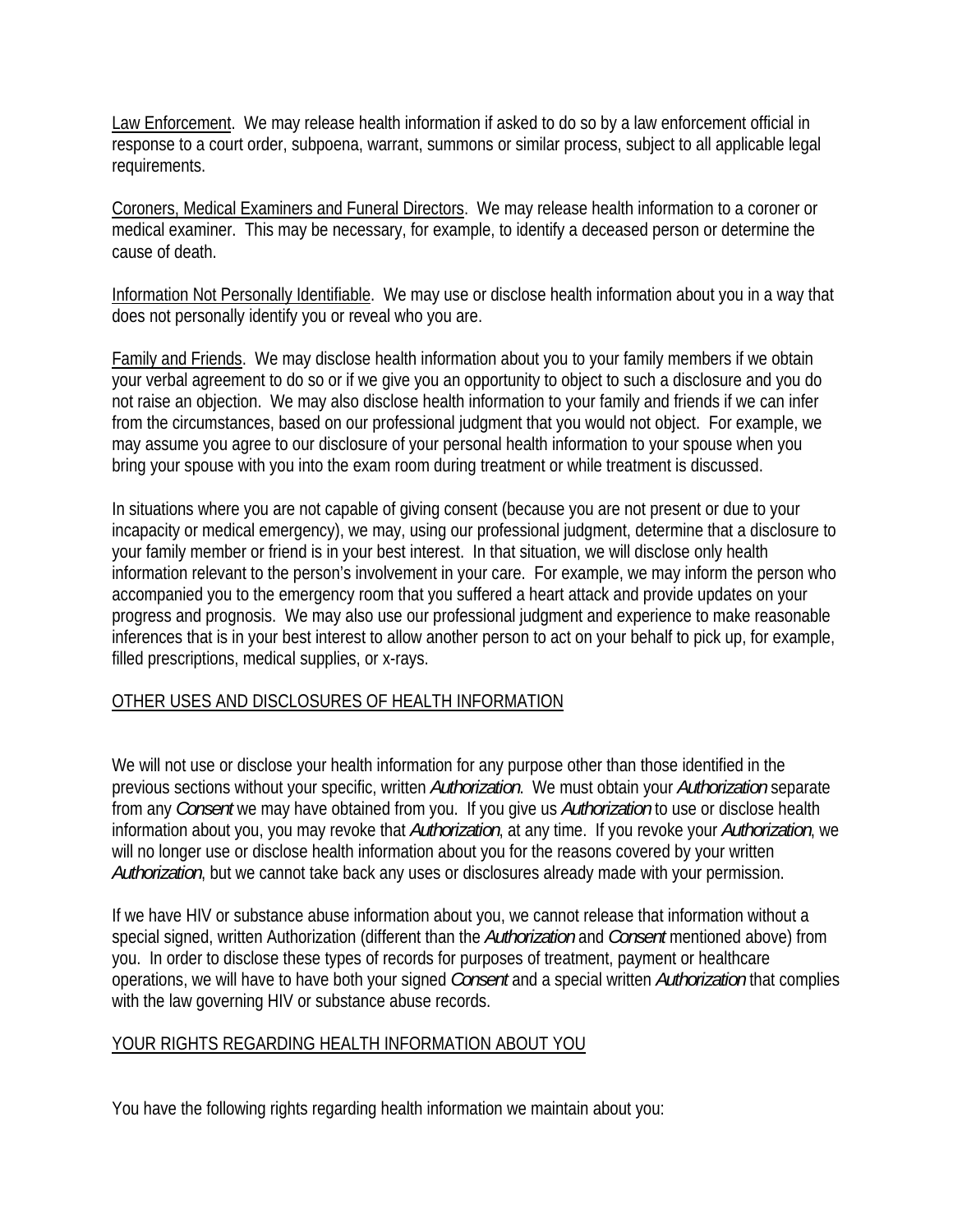Right to Inspect and Copy: You have the right to inspect and copy your health information, such as medical and billing records, that we use to make decisions about your care. You must submit a written request to the Privacy Official in order to inspect and/or copy your health information. If you request a copy of the information, we may charge a fee for the costs of copying, mailing or other associated supplies. We may deny your request to inspect and/or copy in certain limited circumstances. If you are denied access to your health information, you may ask that the denial be reviewed. If such a review is required by law, we will select a licensed healthcare professional to review your request and our denial. The person conducting the review will not be the person who denied your request, and we will comply with the outcome of the review.

Right to Amend. If you believe health information we have about you is incorrect or incomplete, you may ask us to amend the information. You have the right to request an amendment as long as the information is kept by this office.

To request an amendment, submit a written request to the practice's Privacy Official. We may deny your request for an amendment if it is not in writing or does not include a reason to support the request. In addition, we may deny your request if you ask us to amend information that:

- a) We did not create, unless the person or entity that created the information is no longer available to make the amendment.
- b) Is not part of the health information that we keep.
- c) You would not be permitted to inspect and copy.
- d) Is accurate and complete.

Right to an Accounting of Disclosures. You have the right to request an "accounting of disclosures". This is a list of the disclosures we made of medical information about you for purposes other than treatment, payment and healthcare operations. To obtain the list, you must submit your request in writing to the practice's Privacy Official. It must state a time period, which may not be longer than six years and may not include dates before April 14, 2003. Your request should indicate in what form you want the list (for example, on paper or electronically). We may charge you for the costs of providing the list. We will notify you of the cost involved and you may choose to withdraw or modify your request at that time before any costs are incurred.

Right to Request Restrictions. You have the right to request a restriction or limitation on the health information we use or disclose about you for treatment, payment, or healthcare operations. You also have the right to request a limit on the health information we disclose about you to someone who is involved in your care of the payment for it, like a family member or friend. For example, you could ask that we not use or disclose information about a surgery you had.

We are Not Required to Agree to Your Request. If we do agree, we will comply with your request unless the information is needed to provide you emergency treatment.

To request restrictions, you must submit your request in writing to the practice's Privacy Official. Right to Request Confidential Communications. You have the right to request that we communicate with you about medical matters in a certain way or at a certain location. For example, you can ask that we only contact you at work or by mail.